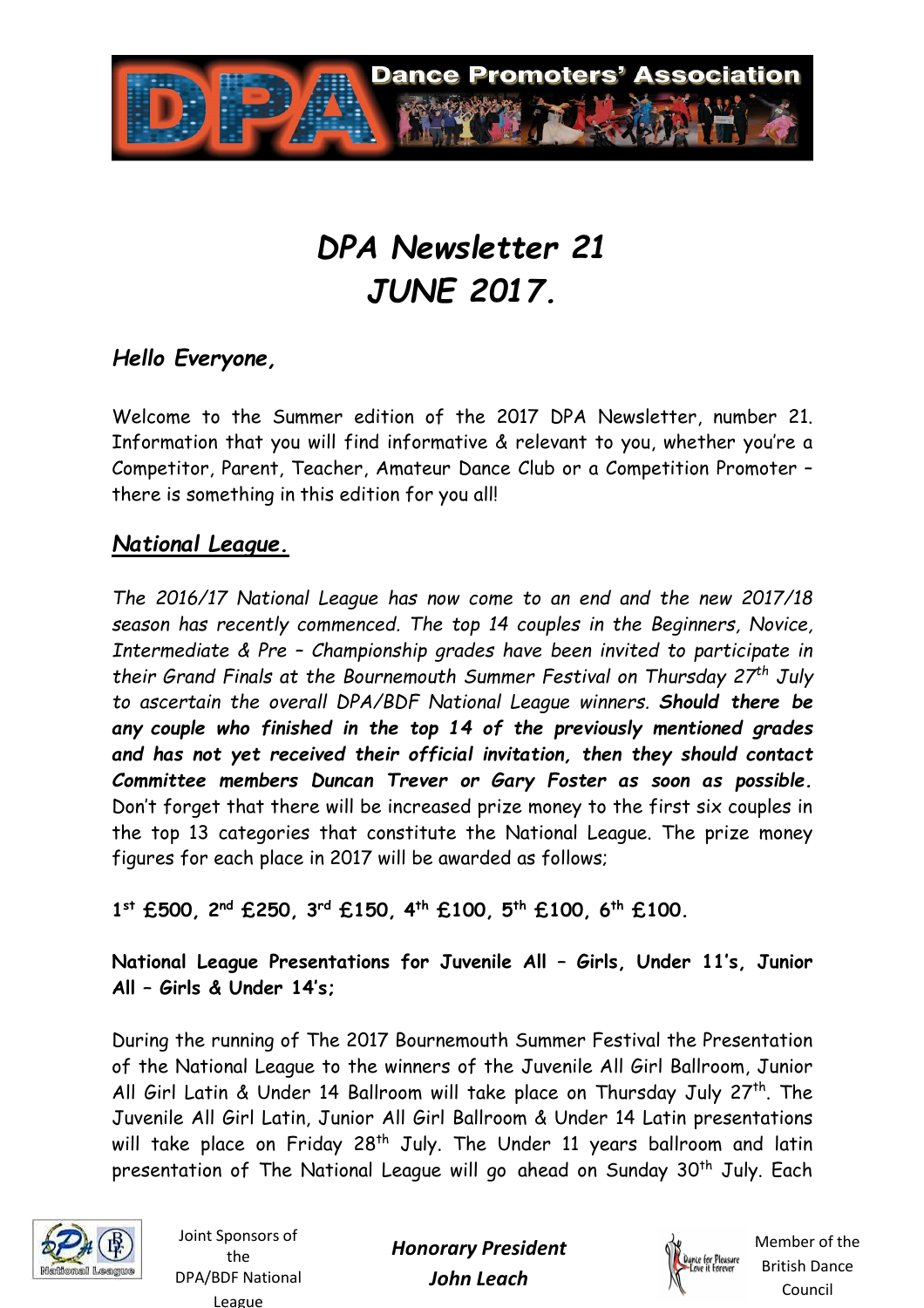

presentation will be held in The B.I.C and will occur during the competitions that are being held on that specific day.

#### *Keeping to the rules.*

Could we please remind couples taking part in all National and Super League events that they must adhere to the rules especially those referring to moving up through the grades. If you are unsure, then refer to the DPA website – it's all there.

# *Point structure for National and Super League will be as follows; Major Events – (United Kingdom Closed, British Nationals, Star & European)*

| <b>POINTS</b> |
|---------------|
| 26            |
| 24            |
| 22            |
| 20            |
| 18            |
| 16            |
| 12            |
| 10            |
| 8             |
| 6             |
|               |

#### *Super League Events ;*

| <b>PLACE</b>        | <b>POINTS</b> |
|---------------------|---------------|
| 1ST                 | 18            |
| 2ND                 | 17            |
| 3RD                 | 16            |
| 4TH                 | 15            |
| 5TH                 | 14            |
| 6TH                 | 13            |
| Semi Final          | 11            |
| $\frac{1}{4}$ Final | 10            |
| Previous Round      | 8             |
| Previous Round      | 6             |



Joint Sponsors of the DPA/BDF National League

*Honorary President John Leach* 

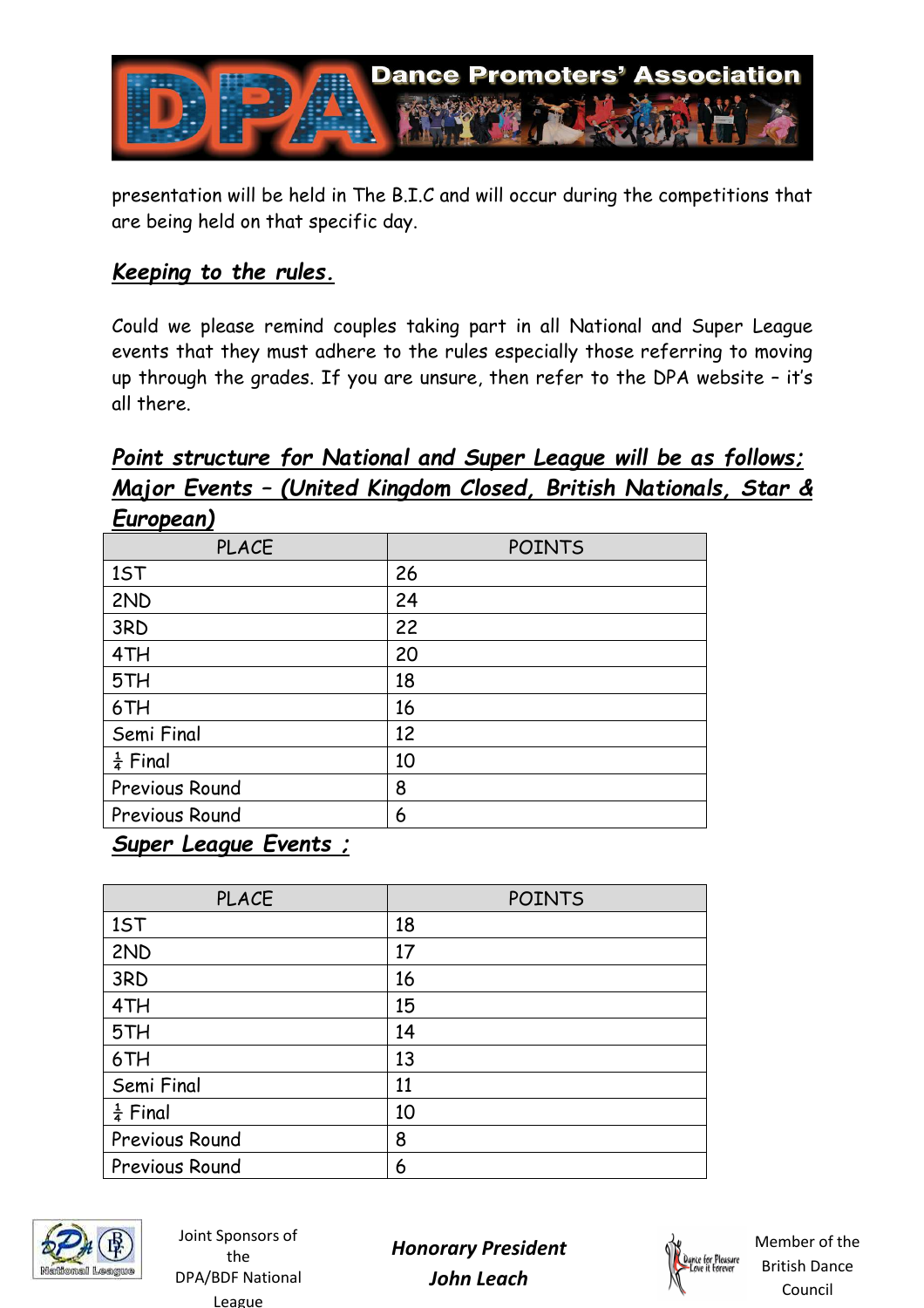

# *National League Events ;*

The point structure has not changed for these events.

# *Advertising of all League Points*

All promoters must inform the DPA of their intention to run any league point events and advertise the necessary competition in all required media outlets.

#### *League Events – some explanations*

Please note that National League points will only be awarded to the following age groups and levels – U/35 and O/35 Beginner/Novice/Intermediate/Pre Champ. No other age categories at these levels will carry points - Promoters, please be aware for your forthcoming competition programmes & would all competitors please take notice. Any DPA member wishing to add a Super League event to their programme then please download the application form from the website, duly complete, sign and forward to Committee Member David Douglass with the appropriate fee.

# *WDC/Amateur League European Championships –Easter Weekend Friday 30th, Saturday 31st March and Sunday 1stApril 2018.*

Owing to the resounding success of The European Championships and the continual growth of entries year on year, the Management committee are delighted to announce that the 2018 presentation of The WDC Amateur League European Championships will now become a 3 day event with competitions commencing in the fabulous Empress Ballroom, Winter Gardens, Blackpool on Friday 30<sup>th</sup> March 2018.

The new format for this event will see the European Formation Championship now take place on the Friday along with the WDC AL Under 35's Pre Amateur Ballroom & Latin American championships, the WDC AL Over 35's Pre Amateur Ballroom & Latin American championships, the WDC AL Over 30's Ballroom & Latin American championships, the WDC AL Under 19's Latin American championship, the WDC AL Under 21's Ballroom Championship plus the DPA Over 40's Professional Ballroom Grand Prix.



Joint Sponsors of the DPA/BDF National League

*Honorary President John Leach* 

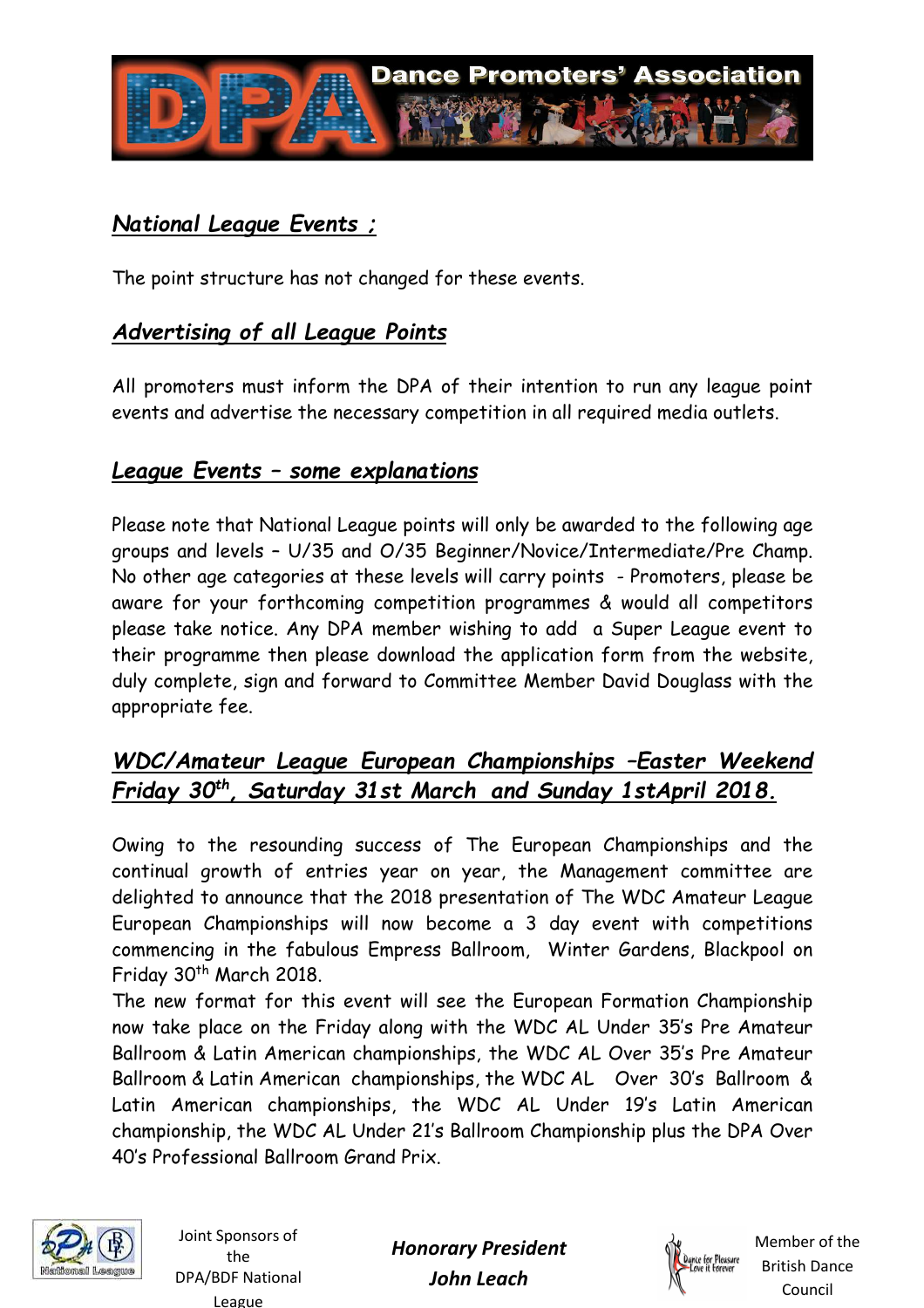

The programme for Saturday 31<sup>st</sup> March will be as follows;

WDC AL European Juvenile Latin American championship, WDC AL European Under 14's Ballroom championship, WDC AL European Junior Ballroom championship, WDC AL European Under 21's Latin American championship, WDC AL European Amateur Latin American championship, WDC AL European Senior 1,2&3 Ballroom championships and the DPA Open to the World Professional Ballroom Grand Prix.

The competitions for Sunday  $1<sup>st</sup>$  April will be as follows;

WDC AL European Juvenile Ballroom Championship, WDC AL European Under 14's Latin American Championship, WDC AL European Junior Latin American Championship, WDC AL European Under 19's Ballroom Championship, WDC AL European Amateur Ballroom Championship, WDC AL European Senior 1 & 2 Latin American Championships and The DPA Open to the World Professional Latin American Grand Prix.

The DPA are extremely proud to present in association with the Blackpool Entertainment Company Limited the 2018 Open European Championships. All entries for this wonderful long weekend of dance will officially open on August 1 st 2017.

# *Bournemouth Summer Festival 2017.*

Entries for this wonderful 4 day festival, the 28<sup>th</sup> this year close on June 24<sup>th</sup> 2017. The festival runs from Thursday 27<sup>th</sup> July until Sunday 30th July. This year's presentation promises to be another un missable dance festival! NEW COMPETITIONS FOR 2017; The Bournemouth Masters All Ladies Ballroom & Latin American 4 dance events plus The Bournemouth Masters Senior 4 (both over 65's) ballroom 4 dance event. These new competitions will take place on Thursday 27<sup>th</sup> July. The BOX OFFICE is open for your purchase of admission tickets & reserved seating. Once again we are pleased to advise you that No Booking Fees will apply to the purchase of any tickets.Telephone The Bournemouth International Centre on 0844 576 3000 to purchase yours. The Annual Festival Dinner Dance takes place on Saturday evening, 29TH July 2017. A fabulous meal, the World renowned Ross Mitchell Band & Singers plus the semi finals & grand finals of some of the festivals "Blue Riband" events. All in all quite an amazing evening. Tickets for this evening are £56 per person and are



Joint Sponsors of the DPA/BDF National League

*Honorary President John Leach* 

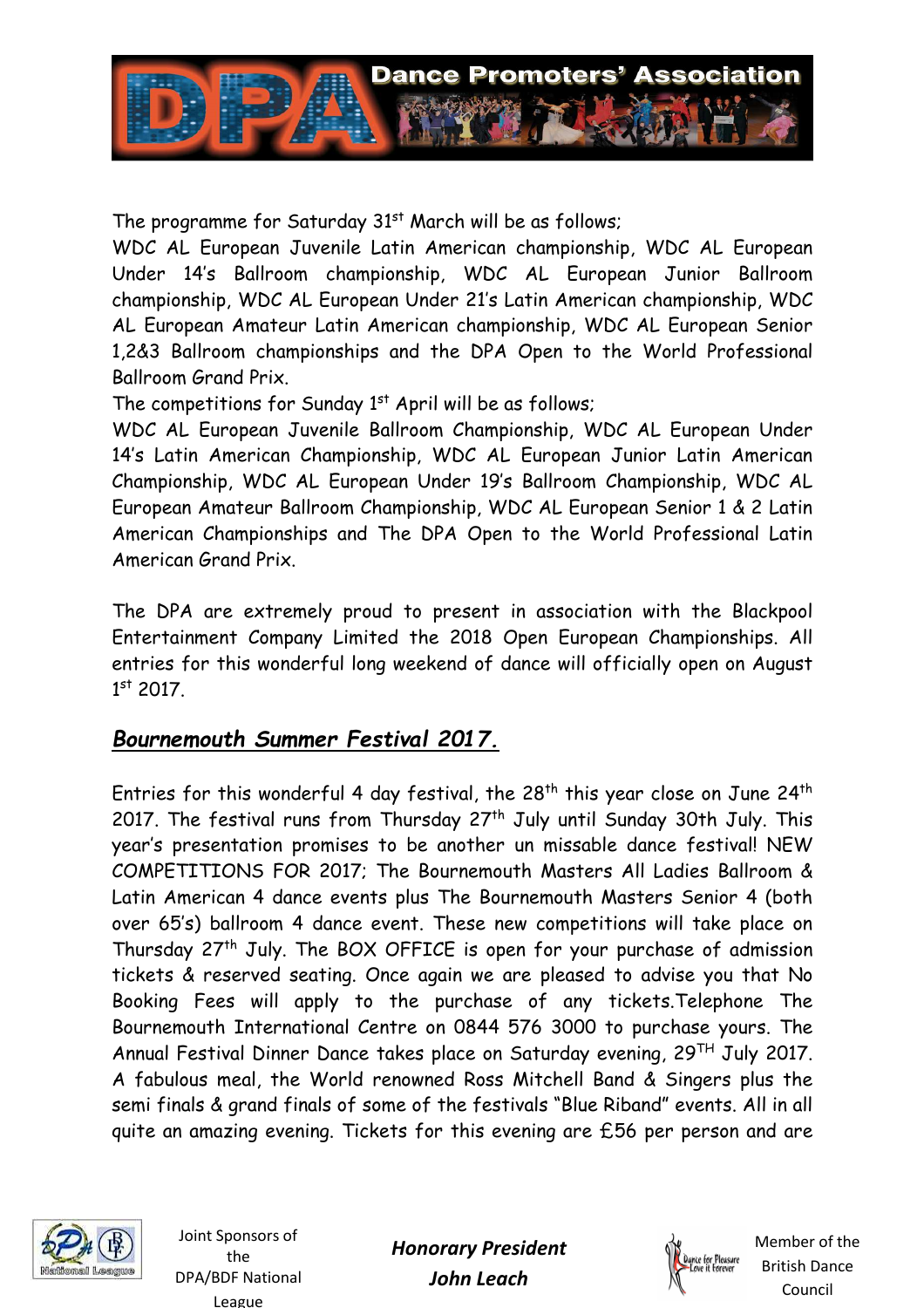

available directly from the DPA Chairman, Nigel Horrocks. May we remind you that ALL ENTRIES CLOSE ON 24TH JUNE 2017.

Enter now on line at www.dpaonline.co.uk or in writing to MARK LUNN, 151 Ridgeway LONDON. E4 6QU. Please note, no entries on the day, no telephone entries & no late entries will be accepted.

Plans for 2018 are also currently in hand. It is envisaged that the 2018 festival will also feature events for Pro –am, Solos and teacher/student. Watch this space for further development and information.

# *Amateur Registration or DPA Membership.*

Anyone considering to enter the competition scene at any level may register with the DPA. Registration/Membership is FREE to all Competitors. To register, simply complete the application form & register online. Your registration/membership cards will follow shortly afterwards. If, however, you are new to promoting, then why not join us and become a member of the DPA. Annual membership is £50 per organisation. An application form is available from Committee Member Gary Foster.

#### *British Dance Council.*

As a corporate member of the British Dance Council, the DPA supports the work done by the British Dance Council.

#### **DPA Calendar of Events .**

Please refer to the DPA "What's on" Page of the website for all details of all events being held during the oncoming months. If you wish your events to feature, please contact the DPA enquiries e-mail for details.

# **Rules of the Association.**

Following the Annual General Meeting of The DPA in November of 2016, the rule book of The Association has been reviewed and updated. Anyone wishing to familiarise themselves with these updates or view any part of the rules may inspect them on our website.



Joint Sponsors of the DPA/BDF National League

*Honorary President John Leach*